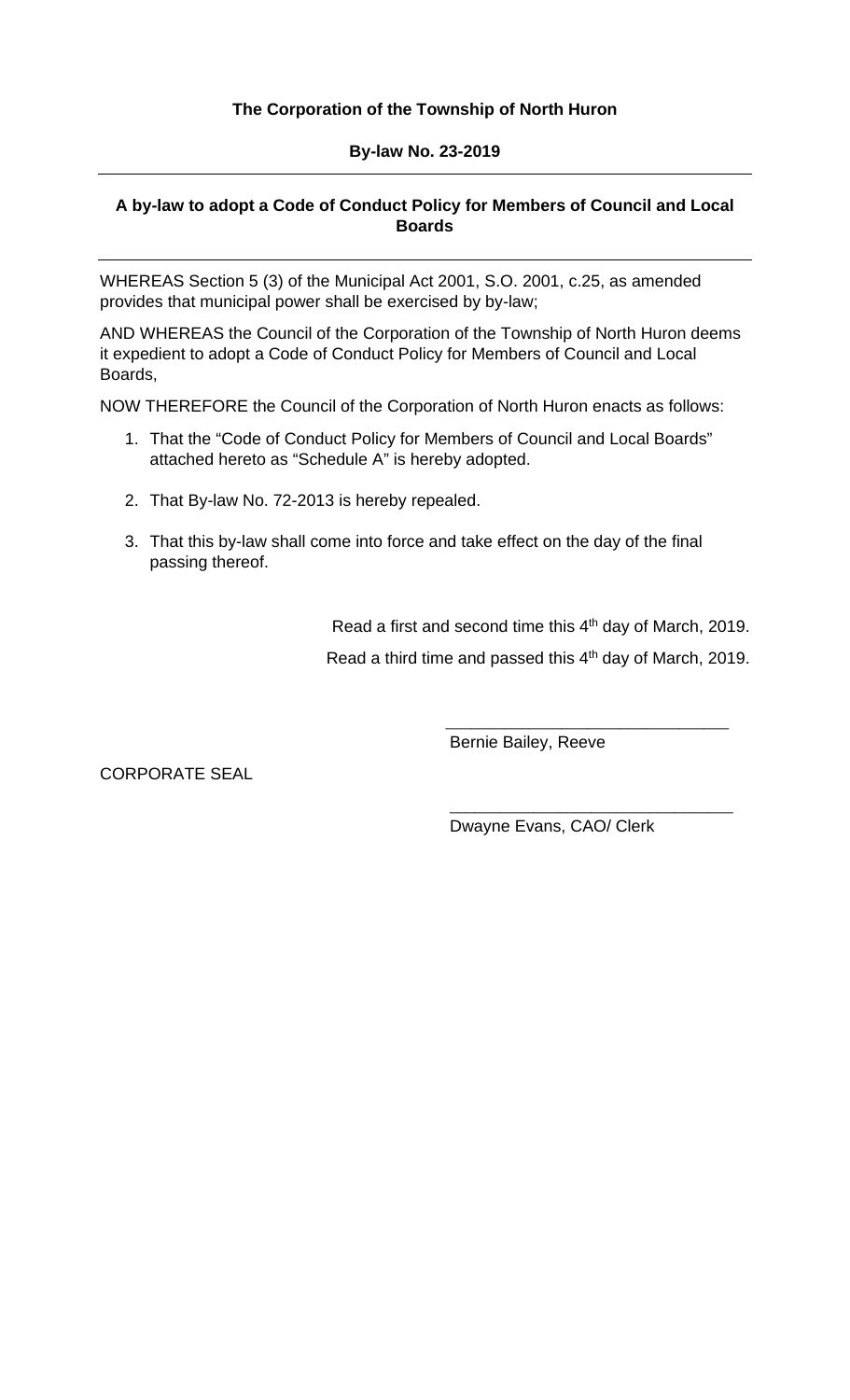# **The Corporation of the Township of North Huron Code of Conduct for Members of Council and Local Boards**

# 1. Application & Purpose

- 1.1.This Code of Conduct applies to all Members of the Council of the Township of North Huron including the Reeve and, unless specifically provided, with necessary modification to all Township committees, agencies, boards and commissions, which are defined as local boards in subsection 1(1) and section 223.1 of the Municipal Act, 2001.
- 1.2.The purpose of this Code of Conduct is to establish a general standard to ensure that all Members share a common bases for acceptable conduct, and to which all Members are expected to adhere to an comply with. This Code of Conduct augments other laws which Members are governed by and which requires Members to follow the Procedural By-law and other sources of applicable law, including but not limited to:
	- Municipal Act, 2001
	- Municipal Conflict of Interest Act
	- Municipal Elections Act, 1996
	- Municipal Freedom of Information and Protection of Privacy Act
	- Human Rights Code
	- Occupational Health and Safety Act
	- Provincial Offences Act
	- Criminal Code

# 2. Statement of Principles

- 2.1.This Code of Conduct is intended to set a high standard of conduct for Members in order to provide good governance and a high level of public confidence in the administration of the Township by its Members as duly elected public representatives to ensure that they each operate from a foundation of integrity, transparency, justice, truth, honesty and courtesy.
- 2.2.The following key statements of principle are intended to guide Members and assist with the interpretation of the Code of Conduct:
	- Members shall serve and be seen to serve the public in a conscientious and diligent manner;
	- Members shall observe and act with the highest standard of ethical conduct and integrity;
	- Members shall avoid the improper use of the influence of their office and act without self-interest;
	- Members shall act and are expected to perform their functions with honesty, integrity, accountability and transparency;
	- Members shall perform their duties and arrange their private affairs in a manner that promotes public confidence and that will bear close public scrutiny;
	- Members shall be cognizant that they are at all times representatives of the Township and of Council, recognize the importance of their duties and responsibilities, take into account the public character of their function, and maintain and promote the public trust in the Township; and
	- Members shall uphold the spirit and the letter of the laws of Canada, Ontario and the laws and policies adopted by Council.

The above statements are key principles that are intended to facilitate an understanding, application and interpretation of the Code of Conduct—the principles are not operative provisions of the Code of Conduct and are not intended to be enforced independently as such.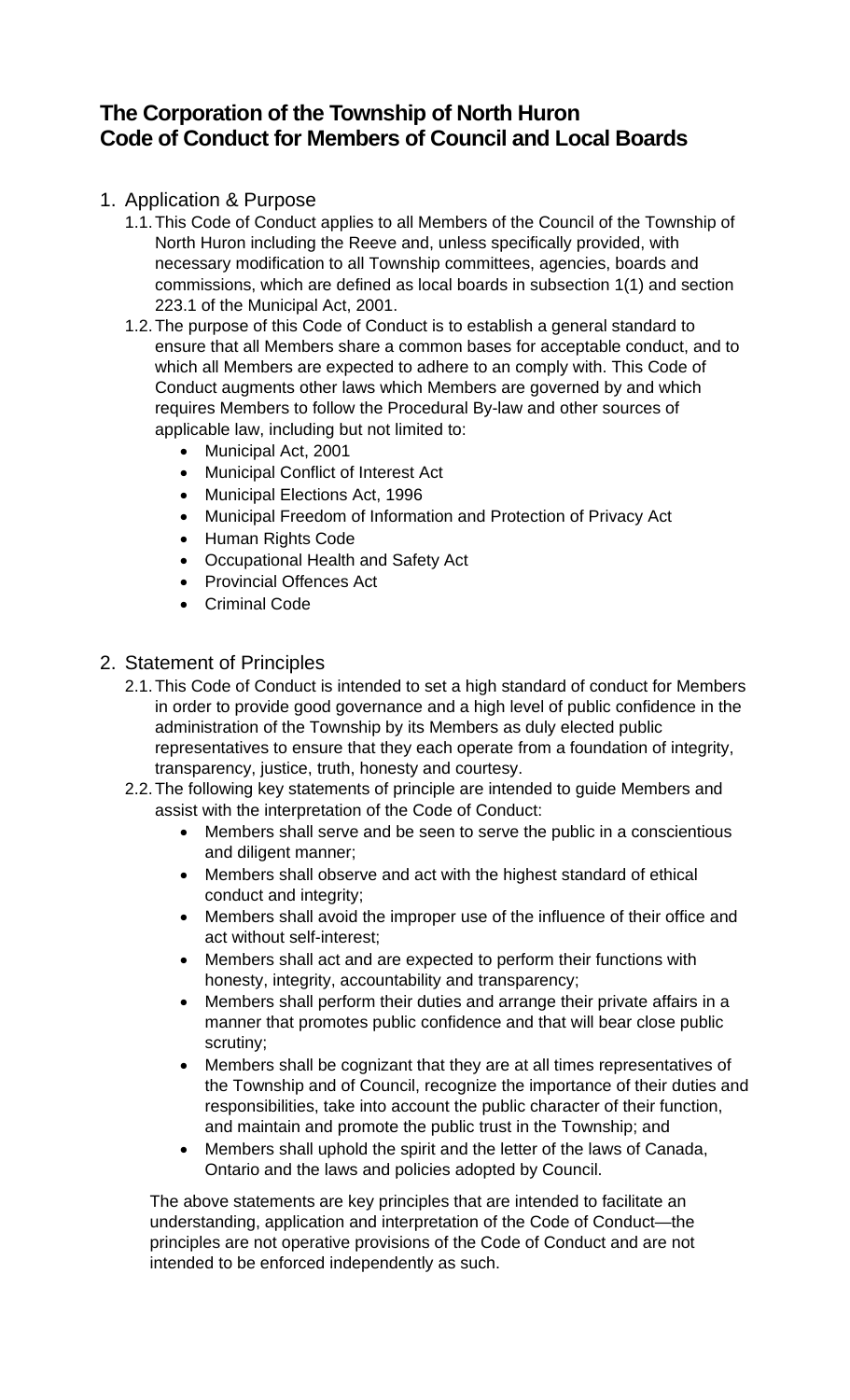# 3. Definitions

- 3.1.The following terms shall have the following meanings in this Code of Conduct:
	- (a) "Chief Administrative Officer" means the Chief Administrative Officer of the Township;
	- (b) "child" means a child born within or outside marriage and includes and adopted child and a person whom a parent has demonstrated a settled intention to treat as a child of his or her family;
	- (c) "Confidential information" means information or records that are in the possession, in the custody or under the control of the Township that the Township is either precluded from disclosing under the Municipal Act, 2001 or other applicable legislation, its Procedural By-law or any of its other bylaws, policies, rules or procedures, or that it is required to refuse to disclose under the Municipal Freedom of Information and Protection of Privacy Act or other legislation;
	- (d) "Conflict of interest" means a situation in which a member has completing interests or loyalties between the Member's personal or private interests and his or her public interests as an elected representative such that it might influence his or her decisions in a particular matter;
	- (e) "Council" means the Council for the Township and includes, as the context may require and with all necessary modifications, any Township committee, agency, board or commission, which are defined as local boards in the Municipal Act, 2001;
	- (f) "fiduciary" means the obligation of a person in a position of authority to act on behalf of another, assuming a duty to act in good faith and with care, candor and loyalty in fulfilling this obligation;
	- (g) "frivolous" means of little or no weight, worth, importance or any need of serious notice;
	- (h) "Local board" means any Township committee, agency, board or commission, which is a local board as defined in subsection 1(1) and section 223.1 of the Municipal Act, 2001 and includes a joint board;
	- (i) "meeting" means a regular, special or other meeting of Council or a committee of Council where:
		- a. A quorum of Members is present, and
		- b. Members discuss or otherwise deal with any matter in a way that materially advances the business or decision-making of Council;
	- (j) "Member" means a Member of the Council for the Township or a member of a local board, including a member of a joint board if appointed by the Council;
	- (k) "non-pecuniary interest" means a private or personal interest that a member may have that is non-financial in nature and that would be considered by a reasonable person, apprised of all the circumstances, as being likely to influence the Member's decision in any matter in which the non-pecuniary interest arises, and may include, but is not limited to, an interest that arises from a relationship with a person or entity;
	- (l) "parent" means a person who has demonstrated a settled intention to treat a child as a member of his or her family whether or not that person is the natural parent of the child;
	- (m)"Reeve" means the head of Council for the Township;
	- (n) "spouse" means a person to whom the person is married or with whom the person is living in a conjugal relationship outside marriage;
	- (o) "staff" means the Chief Administrative Officer and all officers, directors, managers, supervisors and all non-union and union staff, whether full-time, part-time, contract, seasonal or volunteer, as well as agents and consultants acting in furtherance of the Township's business and interest;
	- (p) "Township" means The Corporation of the Township of North Huron; and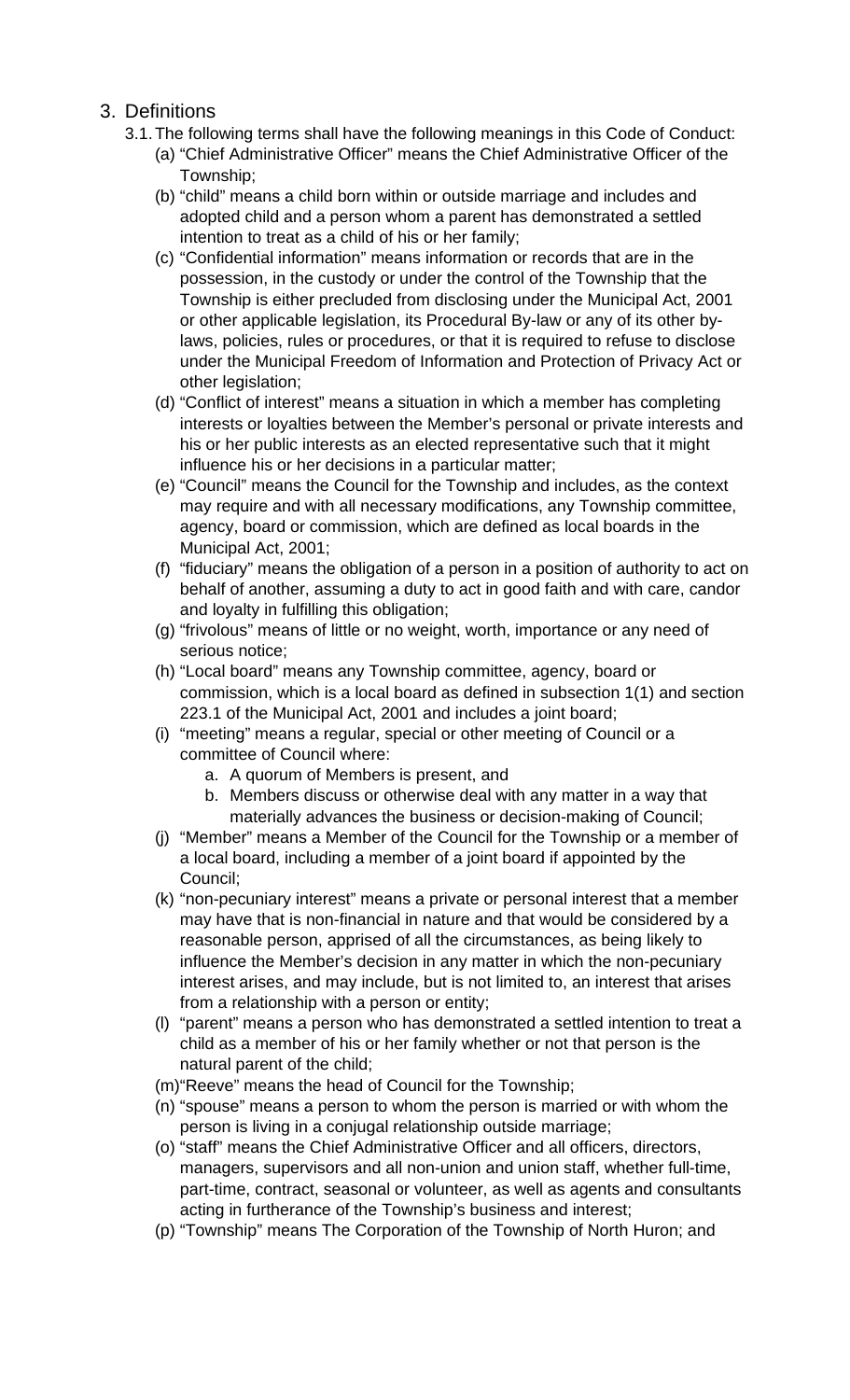(q) "vexatious" means troublesome or annoying in the case of being instituted without sufficient grounds and serving only to cause irritation and aggravation to the person being complained of.

# 4. General Obligations

- 4.1.In all respects, a Member shall:
	- (a) Make every effort to act with good faith and care;
	- (b) Conduct themselves with integrity, courtesy and respectability at all meetings of the Council or any committee and in accordance with the Township's Procedural By-law or other applicable procedural rules and policies;
	- (c) Seek to advance the public interest with honesty;
	- (d) Seek to serve their constituents is a conscientious and diligent manner;
	- (e) Respect the individual rights, values, beliefs and personality traits of any other person, recognizing that all persons are entitled to be treated equally with dignity and respect for their personal status regarding gender, sexual orientation, race, creed, religion, ability and spirituality;
	- (f) Refrain from making statements known to be false or with the intent to mislead Council or the public;
	- (g) Recognize that they are representatives of the Township and that they owe a duty of loyalty to the residents of the Township at all times;
	- (h) Accurately communicate the decisions of Council and respect Council's decision-making process even if they disagree with Council's ultimate determinations and rulings; and
	- (i) Respect that official information relating to decisions made by the municipality should be communicated in the first instance to the community and the media in an official capacity by the Reeve and/or designate;
	- (j) Refrain from making disparaging comments about another Member and/or staff or unfounded accusations about the motives of another Member and/or staff;
	- (k) Refrain from acting as a paid agent of the municipality (committee, agency, board or commission);

## 5. The Role of Staff

- 5.1.Council as a whole approves the budget, policies and governance of the Township through its by-laws and resolutions. An individual Member does not direct nor oversee the functions of the staff of the Township.
- 5.2.The Township's staff serve Council and work for the Township as a body corporate under the direction of the Chief Administrative Officer. Inquiries of staff from Members should be directed to the Chief Administrative Officer or to the appropriate senior staff as directed by the Chief Administrative Officer.
- 5.3.A Member shall comply with the Township's Council and Staff Relationship Policy.
- 5.4.A Member shall not publicly criticize staff. If a Member has any issue with respect to any staff member, such issue shall be referred to the Chief Administrative Officer who will direct the matter to the particular staff member's appropriate superior.
- 5.5.A Member shall respect the role of staff in the administration of the business and governmental affairs of the Township, and acknowledge and appreciate that staff:
	- (a) Provide advice and make policy recommendations in accordance with their professional ethics, expertise and obligations and that a member must not falsely or maliciously injure the reputation of staff members whether professional or ethical or otherwise;
	- (b) Work within the administration of justice and that a Member must not make requests, statements or take actions which may be construed as an attempt to influence the independent administration of justice and, therefore, a Member shall not attempt to intimidate, threaten, or influence any staff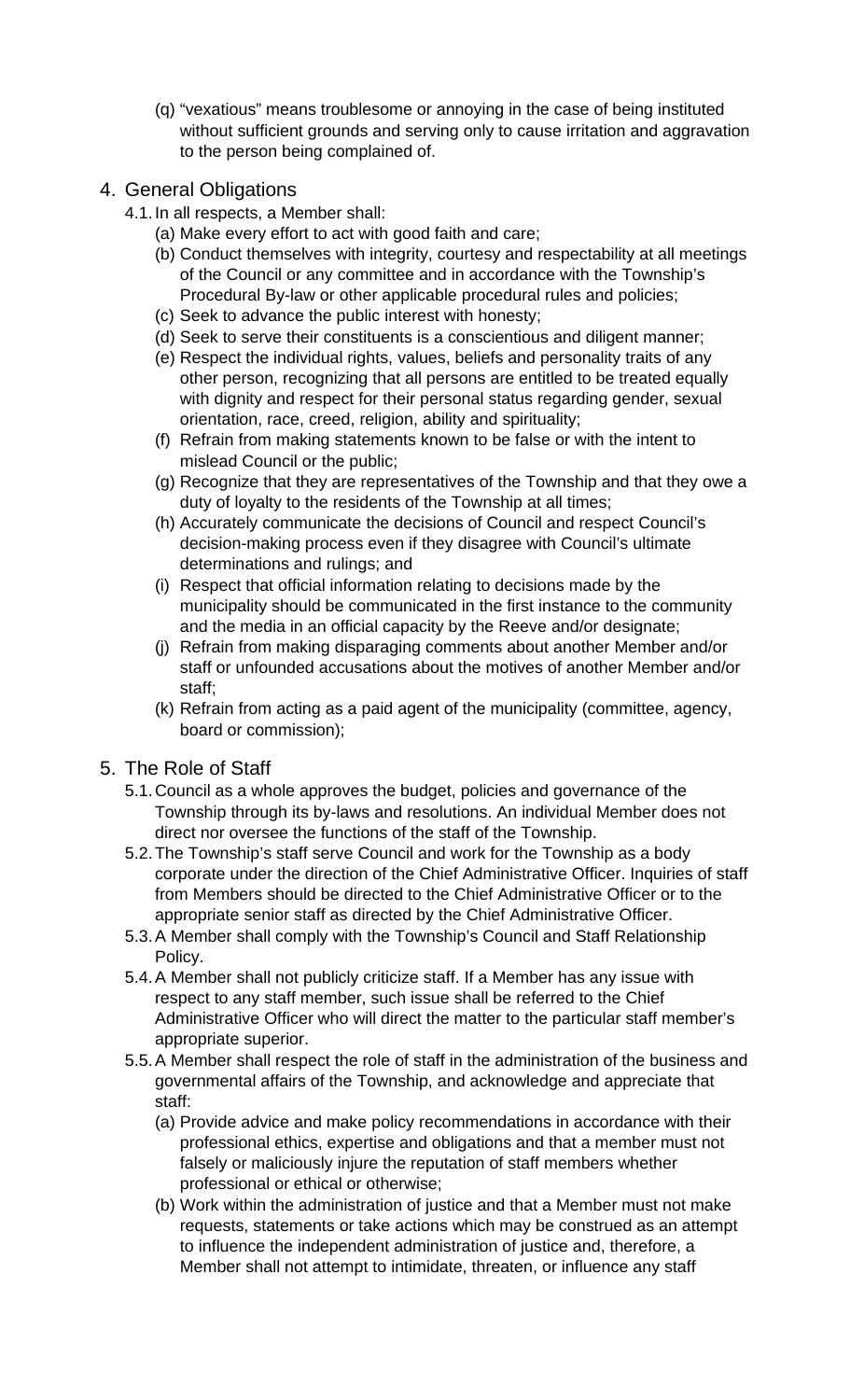member from carrying out that person's duties, including any duty to disclose improper activity; and

(c) Carry out their duties based on political neutrality and without undue influence from any individual Member and, therefore, a member must not invite or pressure any member of staff to engage in partisan political activities or be subjected to discrimination or reprisal for refusing to engage in such activities.

## 6. Township Property

- 6.1.Council is the custodian od the asses of the Township. The community places its trust in Council and those it appoints to make decisions for the public good in relation to these assets.
- 6.2.By virtue of their office or appointment, a member must not use or permit the use of the Township's land, facilities, equipment, supplies, services, staff or other resources for activities other than the business of the Township. No Member shall seek financial gain for themselves, family or friends from the use or sale of Township-owned intellectual property, computer programs, technological innovations, or other patent, trademarks or copyright held by the Township.

## 7. Gifts and Benefits

- 7.1.Any gift to a member risks the appearance of improper influence. Gifts may improperly induce influence or create an incentive for a member to make decisions on the basis of relationships rather than in the best interests of the Township. A Member shall not accept a fee, advance, gift, gift certificate, cash, hospitality or any form of personal benefit connected directly or indirectly with the performance of his or her duties except as provided in Section 7.2. A gift, benefit or hospitality provided with the Member's knowledge to a member's spouse, child, or parent, or to a member's staff that is connected directly or indirectly to the performance of the Member's duties is deemed to be a gift to that Member. Any doubt concerning the propriety of the gift should be resolved by the Member not accepting or keeping it.
- 7.2.For greater clarity, despite Section 7.1, a Member is entitled to accept any compensation, remuneration or benefits authorized by law but shall not accept any gift or benefit other than in the following circumstances:
	- (a) Such gifts or benefits that normally accompany the responsibilities of office and are received as an incident of protocol or social obligation;
	- (b) A political contribution otherwise reported by law, in the case of a member running for office;
	- (c) Services provided without compensation by persons volunteering their time;
	- (d) Nominal tokens, mementos or souvenirs received as an incident of protocol or social obligation that normally accompanies the responsibilities of elected office or at a function honouring the Member;
	- (e) Food, lodging, transportation and entertainment provided by provincial, regional and local governments or any agencies or subdivisions of them or by the federal government or by a foreign government within a foreign country, or by a conference, seminar or event organizer where the Member is either speaking or attending in an official capacity as a representative of the Township;
	- (f) Entrance fees or food and beverages consumed at banquets, receptions or similar events, if:
		- (i) Attendance serves a legitimate municipal business purpose related to the normal business of the Township,
		- (ii) The person extending the invitation or a representative of the organization is in attendance, and
		- (iii) The value is reasonable and the invitations are infrequent;
	- (g) Gifts not having a value greater than \$50.00;
	- (h) Benefits received as a door prize, raffle or similar draw at an event, conference or seminar attended by the Member; and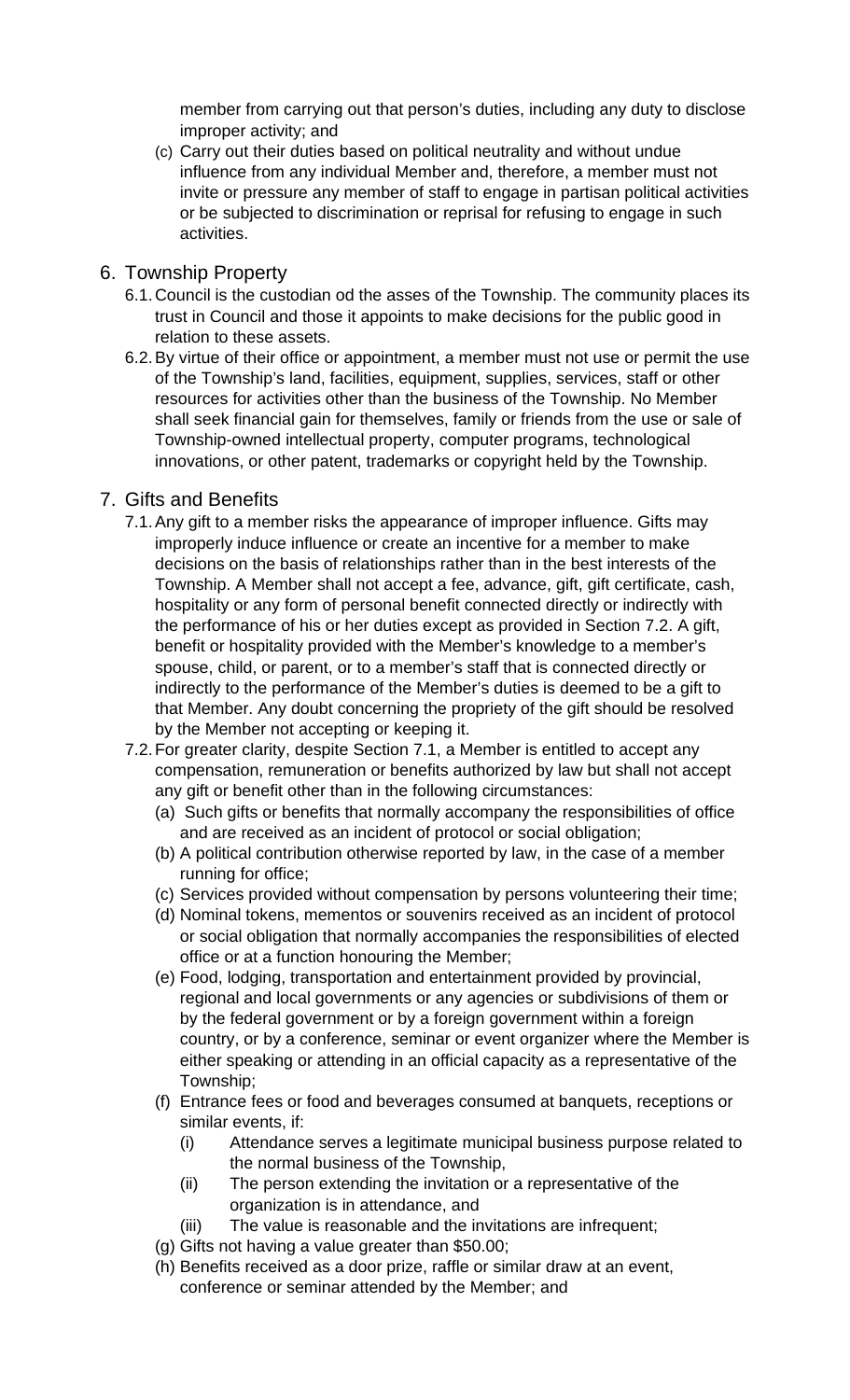- (i) Any gift or benefit, if the Integrity Commissioner is of the opinion, before the gift or personal benefit has been accepted, that it is unlikely that receipt of the gift or benefit gives rise to a reasonable presumption that the gift or benefit was given in order to influence the Member in the performance of his or her duties.
- 7.3.A Member who has received and accepted a gift or benefit pursuant to Section 7.2 (a), (g), (h) or (i) shall file a disclosure of the gift or benefit indicating the person, body or entity from which it was received together with the estimated value of the gift or benefit in accordance with the Disclosure Statement set out in Appendix "A". The list shall be provided to the Chief Administrative Officer on an annual basis commencing on March 31 of every year ad shall be a matter of public record.
- 7.4.A Member shall not seek or obtain by reason of his or her office any personal privilege or advantage with respect to municipal services not otherwise available to the general public and not connected directly or indirectly to the performance of the Member's duties.

## 8. Confidential Information

- 8.1.Members receive confidential information from a number of sources as part of their work as elected officials. This includes information received in confidence by the Township that falls under the privacy provisions of the Municipal Freedom of Information and Protection of Privacy Act and other applicable privacy laws and information received during closed meetings of Council. Examples of types of information that a member must keep confidential, unless expressly authorized by Council or as required by law, include, but are not limited to:
	- (a) Matters related to ongoing litigation or negotiation, or that is the subject of solicitor-client privilege;
	- (b) Information provided in confidence, for example the identity of a complainant where a complaint is made in confidence;
	- (c) Price schedules in contract tender or Request for Proposal submissions if so specified;
	- (d) Personnel matters about an identifiable individual;
	- (e) "Personal information" as defined in the Municipal Freedom of Information and Protection of Privacy Act; and
	- (f) Any census or assessment data that is deemed confidential.
- 8.2.A Member shall not disclose the content of any confidential information, or the substance of deliberations, of a closed meeting. A Member has a duty to hold any information received at closed meetings in strict confidence for as long and as broadly as the confidence applies. All confidential documents received at a closed meeting are to be turned into the Chief Administrative Officer or Clerk at the end of the closed meeting. A Member shall not, wither directly or indirectly, release, make public or in any way divulge any such information or any confidential aspect of the closed deliberation to anyone, unless authorized by Council or as required by law.
- 8.3.A Member shall not disclose, use or release confidential information in contravention of applicable privacy laws. Members are only entitled to information in the possession of the Township that is relevant to matters before the Council, or a committee. Otherwise, Members enjoy the same access rights to information as any other member of the community or resident of the Township and must follow the same processes as any private citizen to obtain such information.
- 8.4.A Member shall not misuse confidential information in any way or manner such that it may cause detriment to the Township, Council or any other person, or for financial or other gain for themselves or others.
- 8.5.A Member shall respect the right to confidentiality and privacy of all clients, volunteers and staff, and should be aware of their responsibilities under applicable legislation, Township policies, procedures and rules, ethical standards and, where appropriate, professional standards.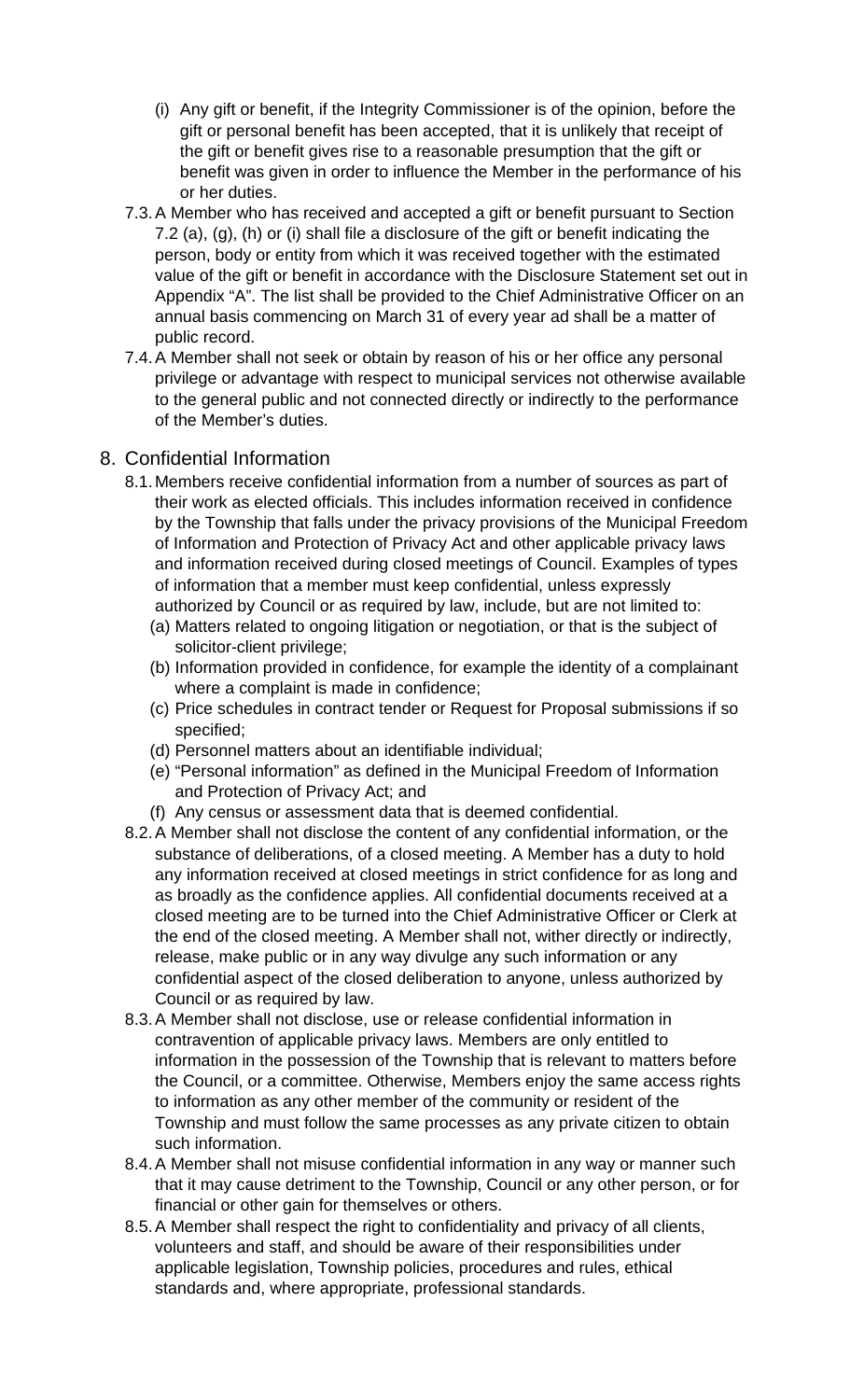8.6.A Member shall not disclose any confidential information received by virtue of his or her office, even if the Member ceases to be a Member.

## 9. Discrimination and Harassment

- 9.1.A Member shall treat all members of the public, one another and staff with respect and without abuse, bullying or intimidation and ensure that their work environment is free from discrimination and harassment.
- 9.2.A Member shall not use indecent, abusive or insulting words, phrases or expressions toward any member of the public, another Member or staff. A Member shall not make comments or conduct themselves in any manner that is discriminatory to any individual based on the individual's race, colour, ancestry, citizenship, ethnic origin, place of origin, creed or religion, gender, sexual orientation, martial status, family status, disability, age or record of offences for which a pardon has not been granted.
- 9.3.A Member shall comply with the Township's workplace harassment and violence policy.

## 10. Improper Use of Influence

- 10.1 A Member shall not use the influence of their office or appointment for any purpose other than the exercise of his or her official duties in the public interest.
- 10.2 A Member shall not use the status of their position to influence the decision of another person to the private advantage or non-pecuniary interest of themselves, their parents, children or grandchildren, spouse, or friends or associates, or for the purpose of creating a disadvantage to another person or for providing an advantage to themselves.

## 11. Conflicts of Interest

- 11.1. A Member shall seek to avoid conflicts of interest, both pecuniary and non-pecuniary. A Member shall comply with the requirements of the Municipal Conflict of Interest Act with respect to obligations relating to pecuniary interests. A Member shall take proactive steps to mitigate any non-pecuniary conflicts of interest in order to maintain public confidence in the Township and its elected officials.
- 11.2. Members are encouraged to seek guidance from the Integrity Commissioner when they become aware that they may have a conflict between their responsibilities to the public as a member and any other interest, pecuniary or non-pecuniary.

## 12. Council Policies and Procedures

12.1. A Member shall observe and adhere to the policies, procedures and rules established from time to time by Council.

## 13. Election Activity

13.1. A Member is required to conduct themselves in accordance with the Municipal Elections Act, 1996 and any Township policies pertaining to elections. The use of the Township's resources, both property and staff time, for any election-related activity strictly prohibited. Election-related activity applies to the Member's campaign and any other election campaigns for municipal, provincial or federal office.

## 14. Respect for the Code of Conduct

14.1. A Member shall respect the process for complaints made under the Code of Conduct or through any process for complaints adopted by the Township. A Member shall not act in reprisal or threaten reprisal against a person who makes a complaint or provides information to the Integrity Commissioner during an investigation. A Member shall interact courteously and respectfully with the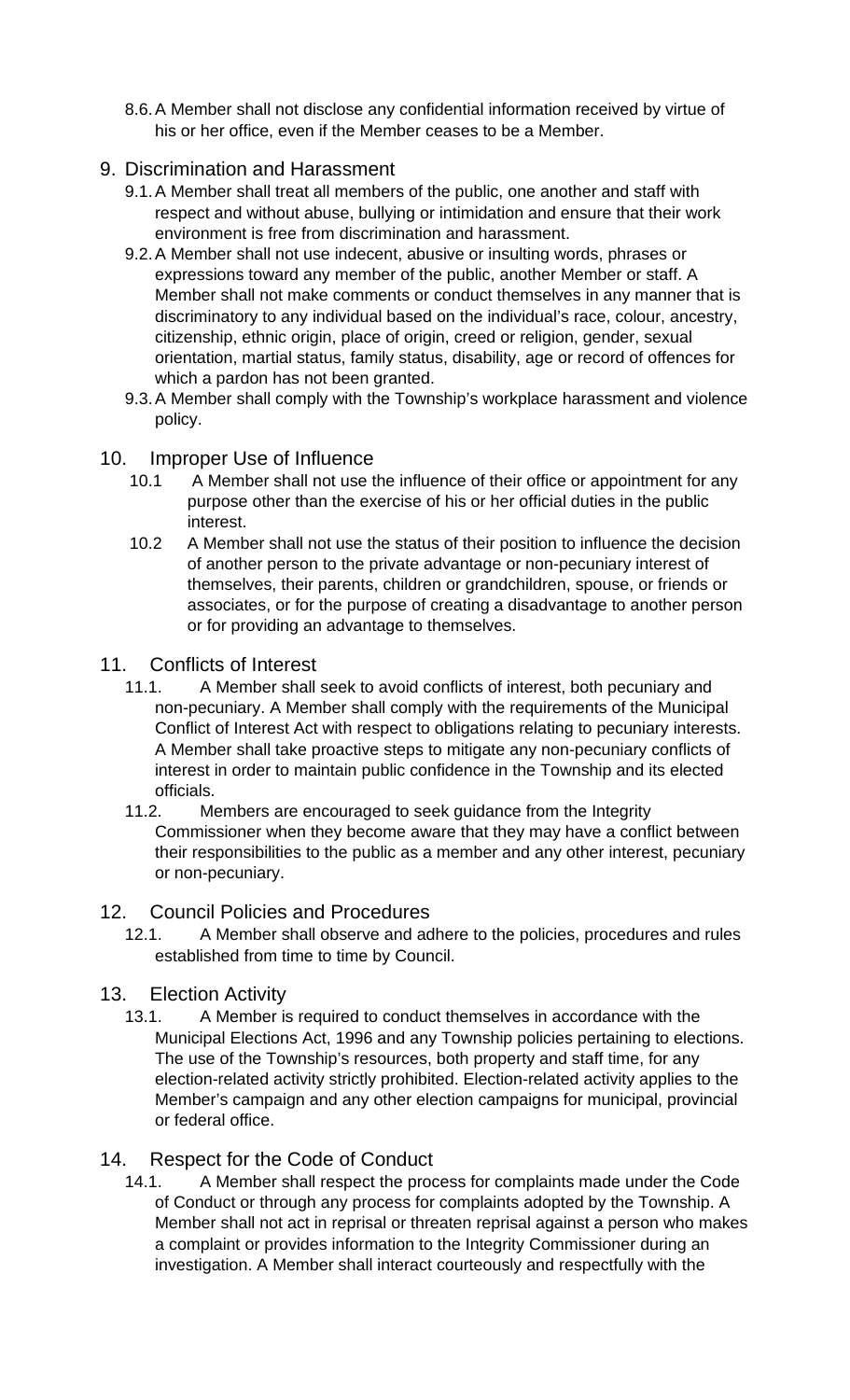Integrity Commissioner and with any person acting under the discretion of the Integrity Commissioner.

- 14.2. A Member shall cooperate with requests for information during any investigations or inquiries under the Code of Conduct. A Member shall not destroy or damage documents or erase electronic communications or refuse to respond to the Integrity Commissioner where a complaint has been filed under the Code of Conduct or any process for complaints adopted by the Township.
- 15. Penalties for Non-Compliance with the Code of Conduct
	- 15.1. Where Council receives a report from the Integrity Commissioner that there has been a violation of the Code of Conduct by a Member, Council may impose the following penalties on the Member:
		- (a) A reprimand; or
		- (b) A suspension of the remuneration paid to the Member in respect of his or her services as a member for a period of up to 90 days.
	- 15.2. Council may, on the basis of a recommendation from the Integrity Commissioner, also take any or all of the following corrective or remedial actions, and require that the Member:
		- (a) Provide a written or verbal apology;
		- (b) Return property or make reimbursement of its value or of money spent;
		- (c) Be removed from or not appointed to the membership on a committee of Council, agency board or commission;
		- (d) Be removed from or not be appointed as chair of a committee of Council, agency, board or commission; and
		- (e) Comply with any other remedial or corrective action or measure deemed appropriate by the Integrity Commissioner.
- 16. Legal Fees
	- 16.1. A Member of Council is responsible for his or her own legal costs if he or she retains a lawyer or paralegal to provide counsel, advice or representation on any matter related to the Code of Conduct, including, but not limited to, an investigation and the imposition of penalties or remedial or corrective measures or actions by the Integrity Commissioner.
- 17. Complaint Protocol
	- 17.1. The Complaint Protocol—Code of Conduct is Appendix "B" to the Code of **Conduct**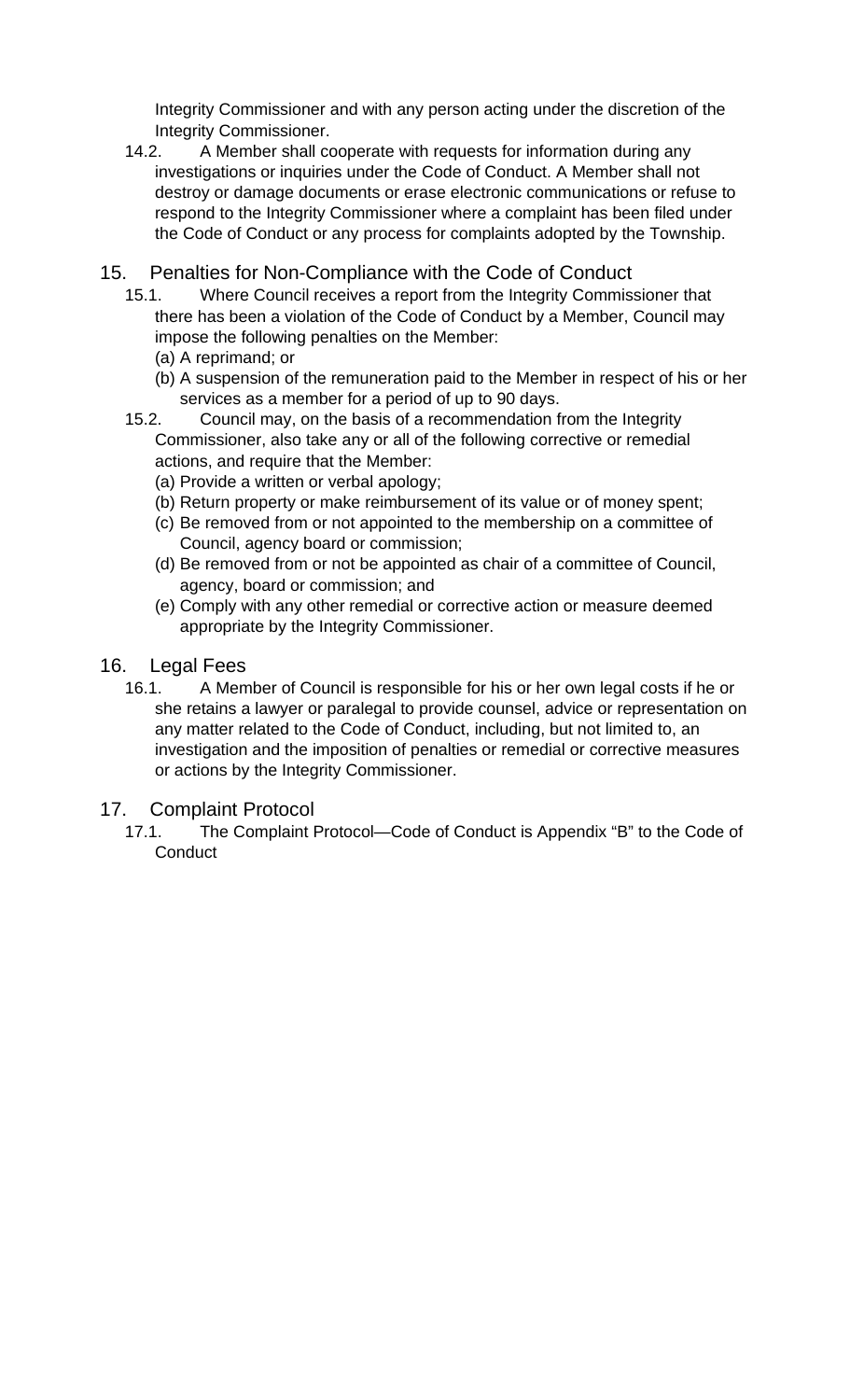| Township of North Huron                                 |
|---------------------------------------------------------|
| Code of Conduct for Members of Council and Local Boards |

Appendix "A"- Disclosure Statement for Gifts or Benefits

| ,我们也不能在这里的时候,我们也不能在这里的时候,我们也不能在这里的时候,我们也不能会不能在这里的时候,我们也不能会不能会不能会不能会不能会不能会不能会不能会不                          |      |
|-----------------------------------------------------------------------------------------------------------|------|
|                                                                                                           |      |
|                                                                                                           |      |
| Please describe the circumstances under which the Gift or Benefit was received:                           |      |
| <u> 1989 - Johann Barn, mars an t-Amerikaansk politiker (* 1908)</u>                                      |      |
| Please describe your intentions with respect to the Gift or Benefit:                                      |      |
| Do you anticipate transferring the Gift or Benefit described above to the Township or the<br>local board? |      |
| Yes, immediately ________________Yes, eventually ________________No_____________                          |      |
| Member's Signature                                                                                        | Date |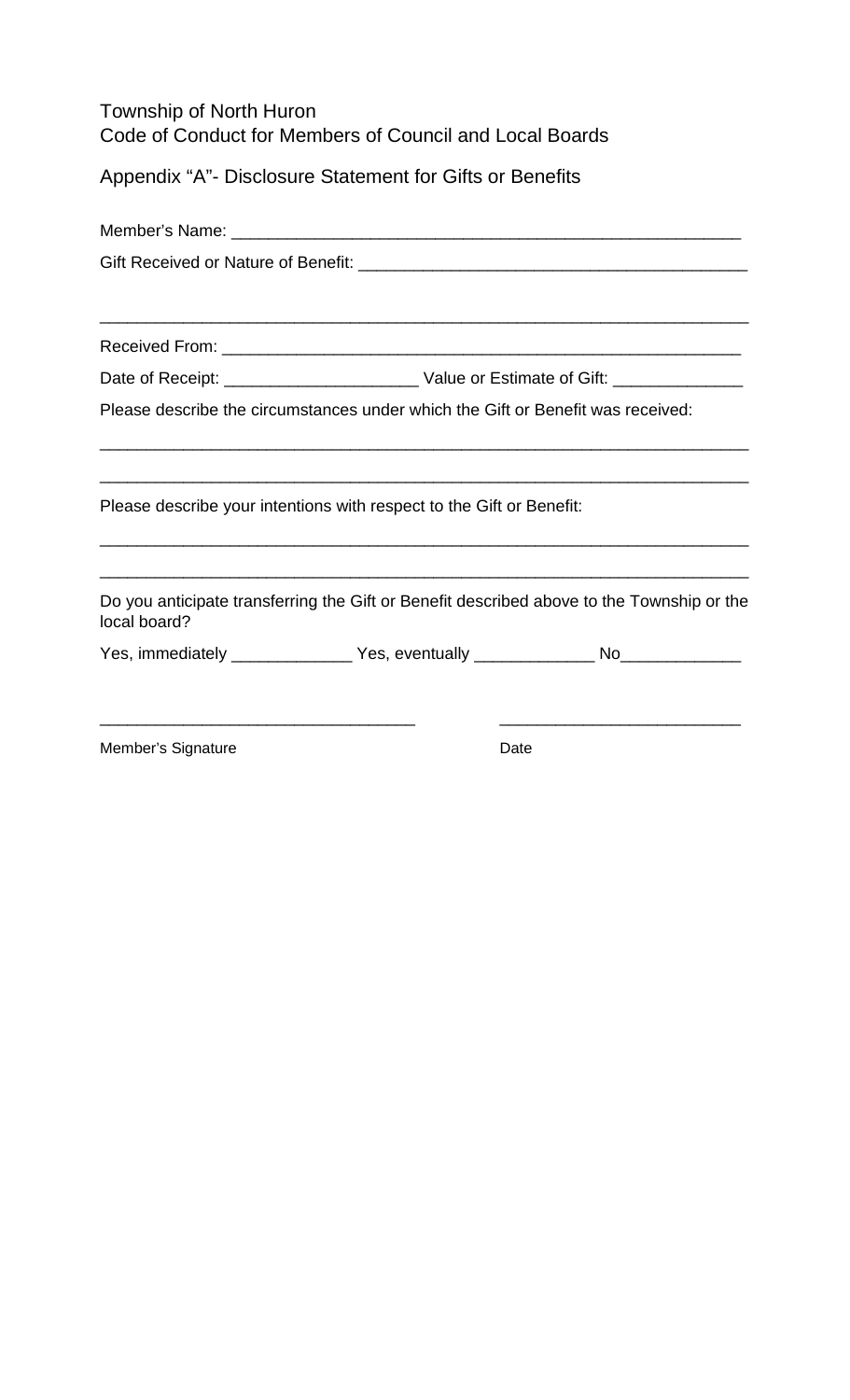# Township of North Huron Code of Conduct for Members of Council and Local Boards

Appendix "B"- Complaint Protocol

## **Part A- Informal Complaint Procedure**

- 1. Any individual who identifies or witnesses' behaviour or activity by a member that they believe contravenes the Code of Conduct may seek to address the prohibited behaviour or activity themselves in the following manner by following the Informal Complain Procedure:
	- (a) Document the incident(s) where the Member may have contravened the Code of Conduct including dates, times, locations, other persons present, and any other relevant information;
	- (b) Advise a third party about the concerns regarding the Member's actions;
	- (c) Advise the Member that the specific provision(s) of the Code of Conduct that may have been contravened;
	- (d) Encourage the Member to acknowledge and agree to stop the prohibited behaviour or activity and to undertake to refrain from future occurrences of the prohibited behaviour or activity;
	- (e) Encourage the Member to acknowledge and agree to stop the prohibited behaviour or activity and to undertake to refrain from future occurrences of the prohibited behaviour or activity;
	- (f) Request the Integrity Commissioner to assist in informal discussion of the alleged complaint with the Member in an attempt to settle or resolve the issue;
	- (g) If applicable:
		- a. Confirm to the Member that his or her response is satisfactory, or b. Advise the Member that his or her response is unsatisfactory;
	- (h) Consider the need to pursue the matter in accordance with the Formal Complaint Procedure set out in Part B, or in accordance with any other applicable judicial or quasi-judicial process ore complaint procedure.
- 2. Individuals are strongly encouraged to pursue the Informal Complaint Procedure as the first means of remedying behaviour or activity of a Member that they believe violates that Code of Conduct.
- 3. With the consent of both the complaining individual and the Member, the Integrity Commissioner may participate in any informal process. The parties involved are encouraged to take advantage of the Integrity Commissioner's potential role as a mediator/conciliator of issues relating to a complaint.
- 4. The Informal Complaint Procedure is not a recondition or a prerequisite to pursuing the Formal Complaint Procedure related to the Code of Conduct set out in Part B.

# **Part B- Formal Complaint Procedure**

## **Formal Complaints**

- (1) Any individual who identifies or witnesses' behaviour or activity by a Member that they reasonable believe contravenes the Code of Conduct may file a formal complaint to request an inquiry by the Integrity Commissioner to as to whether a Member has contravened to Code of Conduct in accordance with the following requirements:
	- (a) All complaints shall be in writing on the prescribed form (Formal Complaint Form #1) and shall be dated and signed by an identifiable individual;
	- (b) The complaint must set out reasonable and probable grounds for the allegation that the Member has contravened the Code of Conduct must be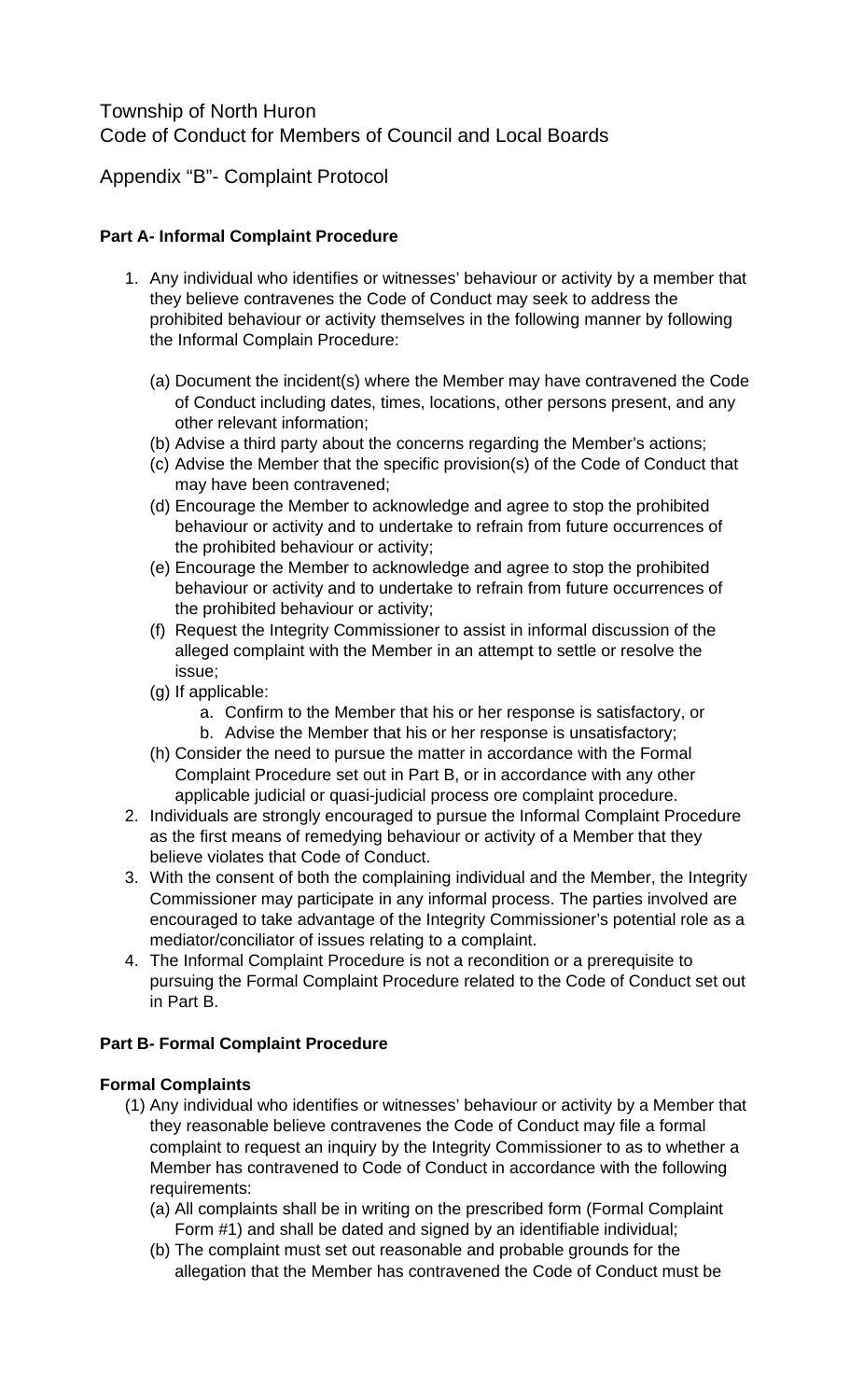accompanied by a supporting sworn affidavit setting out the evidence in full in support of the allegation; and

- (c) Council may also file a complaint against any of its Members of an alleged contravention of the Code of Conduct by passing a resolution requesting the Integrity Commissioner to undertake an inquiry.
- (2) An elector, as defined in Section 1 of the Municipal Conflict of Interest Act, or a person demonstrably acting in the public interest (collectively, a "complainant") may file a formal request that the Integrity Commissioner carry out an inquiry concerning an alleged contravention of Section 5, 5.1 or 5.2 of that Act by a Member in accordance with the following requirements:
	- (a) All requests (also referred to as "complaints") shall be in writing on the prescribed form (Formal Complaint Form #2) dated and signed by an identifiable individual
	- (b) the request shall include a statutory declaration attesting to the fact that:
		- (i) the complainant became aware of the contravention not more than six (6) weeks before the date of the complaint, or

(ii) in the case where the complainant became aware of the alleged contravention during the period of time described in paragraph 1 of subsection 223.4.1(5) of the *Municipal Act, 2001*, that the complainant became aware of the alleged contravention during that period of time;

- (c) Council may also pass a resolution requesting the Integrity Commissioner to undertake an inquiry respecting an alleged contravention of sections 5, 5.1 or 5.2 of the *Municipal Conflict of Interest Act* by a Member and provide a statutory declaration as required by Section 1(2).
- (3) Individuals, electors or persons demonstrably acting in the public interest who file a formal complaint under Sections 1(1) or 1(2) must provide a full and complete record of evidence to the Integrity Commissioner who is under no obligation whatsoever to, but may, seek additional information to supplement or complete the evidentiary record to substantiate or support the allegations set out in the complaint or request.

## **Filing of Complaint and Classification by Integrity Commissioner**

2. (1) The complaint may be filed with the Chief Administrative Officer by hard copy or directly with Integrity Commissioner by a sealed hard copy or by e-mail to the email address(es) set out on the Township's website.

(2) The Integrity Commissioner shall initially classify the complaint to determine if the matter is, on its face, a complaint with respect to non-compliance with the Code of Conduct and not covered by other legislation or other Council procedures, policies or rules as set out in Section 3 or whether it is a request under sections 5, 5.1 or 5.2 of the *Municipal Conflict of Interest Act*.

#### **Complaints Outside Integrity Commissioner's Jurisdiction**

3. If the complaint, including the supporting affidavit, is not, on its face, a complaint with respect to non-compliance with the Code of Conduct or the complaint relates to matters addressed by other legislation under another Township procedure, policy or rule or request in relation to sections 5, 5.1 or 5.2 of the *Municipal Conflict of Interest Act*, the Integrity Commissioner shall advise the complainant in writing as follows:

#### *Criminal Matter*

- (a) if the complaint is, on its face, an allegation of a criminal nature consistent with the *Criminal Code*, the complainant shall be advised that:
	- i. the Integrity Commissioner will refer it to the appropriate police service, or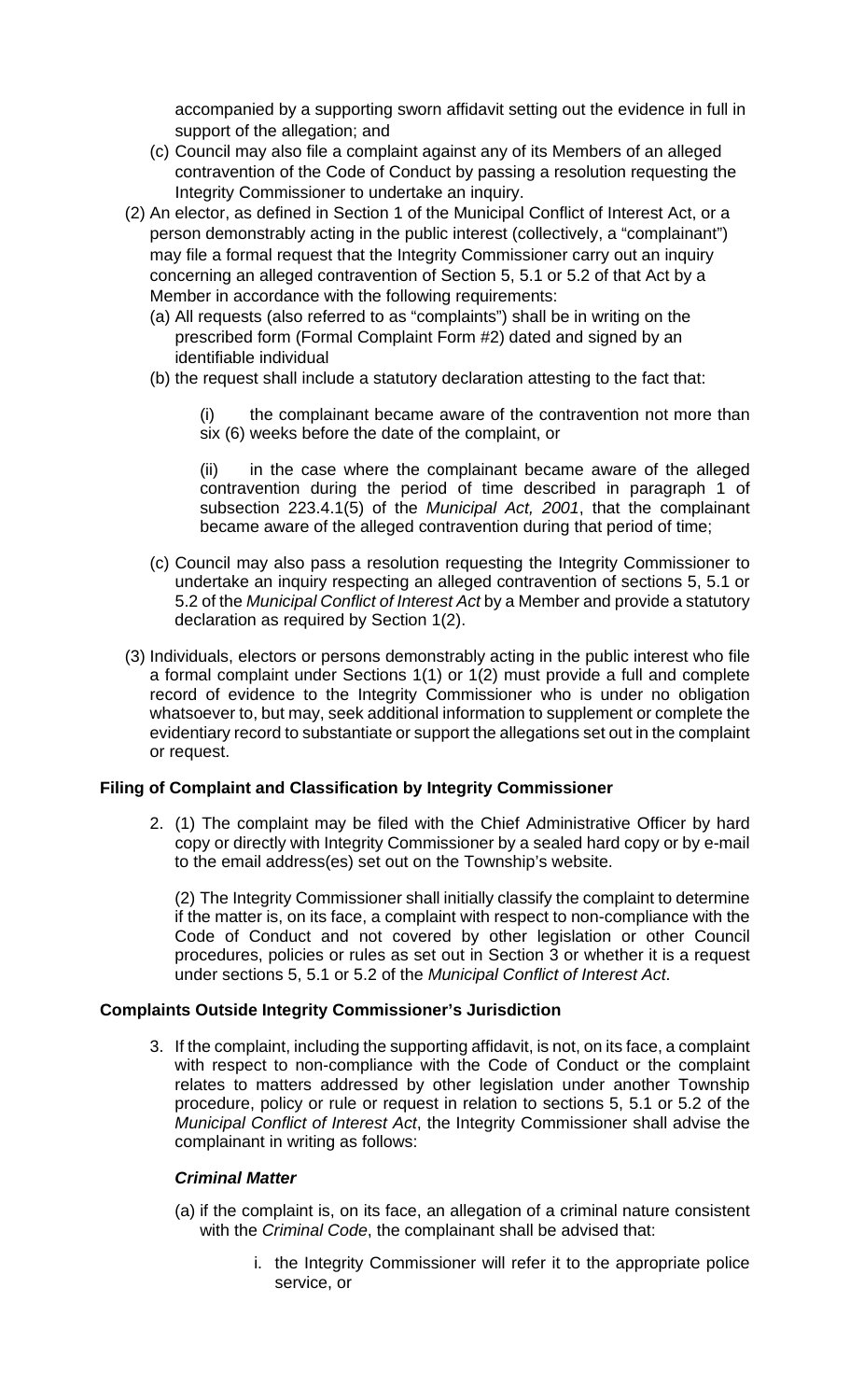ii. the complainant may pursue it with the appropriate police service if the complainant wishes to pursue any such allegation;

## *Municipal Freedom of Information and Protection of Privacy Act*

(b) if the complaint is more appropriately addressed under the *Municipal Freedom of Information and Protection of Privacy Act*, the complainant shall be advised that the matter must be referred to the Chief Administrative Officer to deal with under its access and privacy policies under that statute;

#### *Other Procedure, Policy or Rule Applies*

(c) if the complaint appears to fall within the scope of another procedure, policy or rule of the Township, the complainant shall be advised to pursue the matter under such procedure, policy or rule with the appropriate Township official or staff member;

#### *Lack of Jurisdiction*

(d) if the complaint is, for any other reason not within the jurisdiction of the Integrity Commissioner (for example, it relates to a decision of Council or a local board as a whole and not one or more individual Members), the complainant shall be so advised and provided with any additional reasons and referrals as the Integrity Commissioner considers appropriate;

#### *Matter Already Pending*

(e) if the complaint is in relation to a matter which is subject to an outstanding complaint under another process such as a court proceeding, a human rights or workplace harassment complaint or similar process, or to a civil matter that is pending before the courts, the Integrity Commissioner may, in his/her sole discretion, suspend any investigation, in whole or in part, pending the result of the other process;

#### *Similar Matter Already Pending*

(f) if the complaint is in relation to a similar matter which is subject to an outstanding complaint before the Integrity Commissioner, the Integrity Commissioner may, in his/her sole discretion, consider the matter in conjunction with the similar matter or deal with it separately, including not undertaking an inquiry if the matter can be adequately addressed in any report and/or recommendations made with respect to the complaint in the similar matter; and

#### *Other Ethical Code or Policy Applies*

(g) if the complaint is in relation to a matter which is governed by a code of conduct, ethical code or similar procedure or policy of another body or entity which also governs the Members (for example, another board, body or committee to which the Member has been appointed), the Integrity Commissioner shall consider the most appropriate forum for the complaint and may, in his/her sole discretion, defer consideration of the matter pending any determination made by the other body or entity and shall so advise the complainant and, if necessary, the Member.

#### **Limitation Period**

4. (1) The Integrity Commissioner shall not accept a complaint under the Code of Conduct for which the event giving rise to the complaint occurred or came to the attention of the complainant more than six (6) months prior to the date of the filing of the complaint. The complainant must establish that the event giving rise to the complaint occurred and/or came to the complainant's attention within six (6) months of the complaint being filed in accordance with Section 2.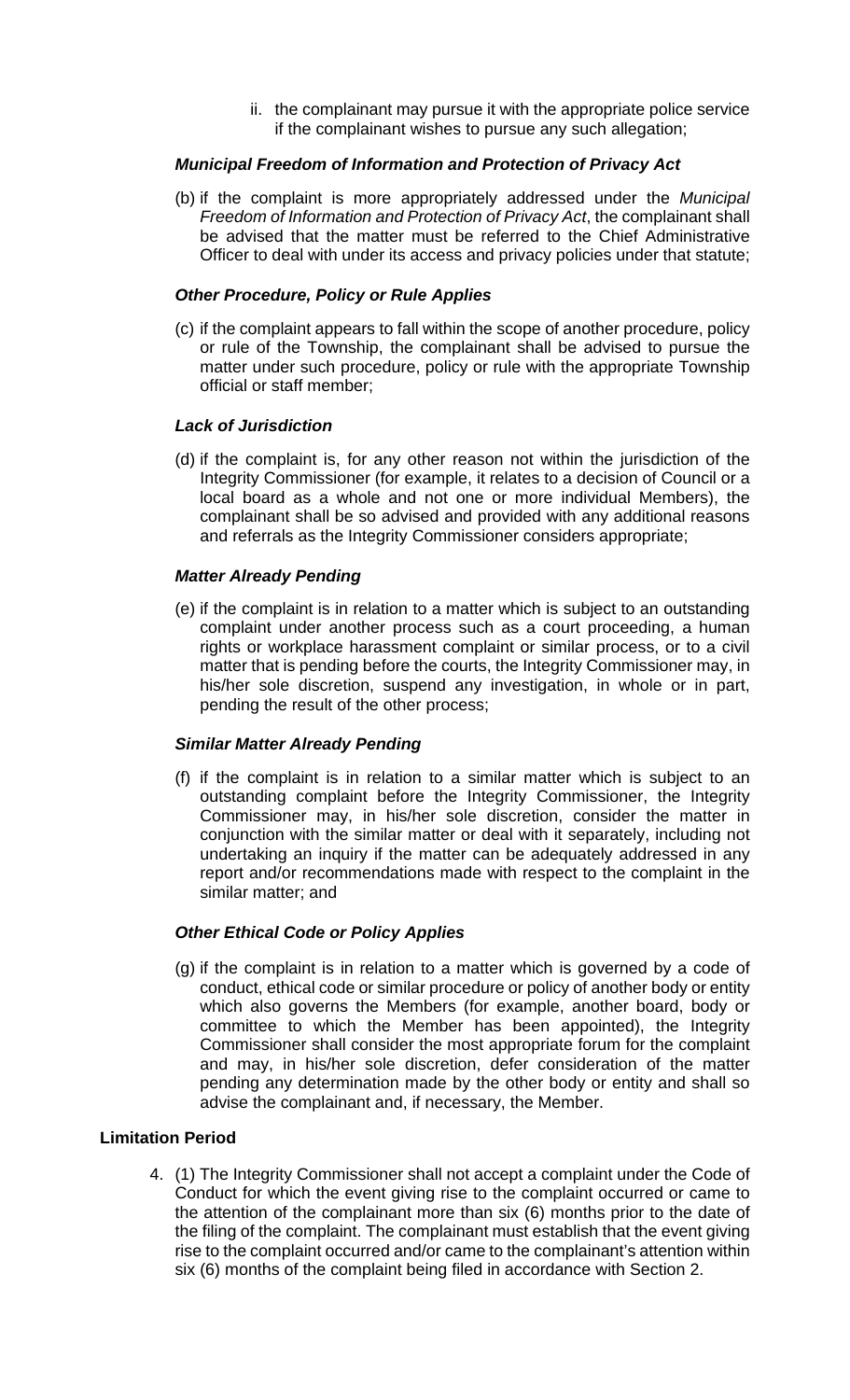(2) The Integrity Commissioner shall not accept a request relating to sections 5, 5.1 or 5.2 of the *Municipal Conflict of Interest Act* except in accordance with the requirements of subsections 8(2)-(6) of that statute and section 223.4.1 of the *Municipal Act, 2001*.

#### **Refusal to Conduct Investigation**

- 5. The Integrity Commissioner has a discretion as to whether to carry out an investigation. If the Integrity Commissioner is satisfied, after considering the information contained in the complaint, that a complaint:
	- (a) is frivolous or vexatious,
	- (b) is not made in good faith,
	- (c) constitutes an abuse of process,
	- (d) discloses no grounds or insufficient grounds for an investigation, or
	- (e) does not warrant a full investigation,

the Integrity Commissioner shall not be required to conduct an investigation and may summarily dismiss the complaint, and, where this becomes apparent during the course of an investigation, the Integrity Commissioner shall terminate the inquiry and provide notice to the complainant and, if necessary, to the Member.

#### **Opportunities for Resolution**

6. Following receipt and review of a formal complaint or at any time during the investigation where the Integrity Commissioner, in his or her discretion, believes that an opportunity to resolve the matter may be successfully pursued without a formal investigation, and both the complainant and the Member agree, efforts may be pursued to achieve an informal resolution.

#### **Investigation**

7. (1) The Integrity Commissioner may proceed as follows, except where the Integrity Commissioner has a full factual record and believes, in his or her sole discretion, that no additional information is required, or where otherwise required by the *Public Inquiries Act, 2009*, or where the Integrity Commissioner has not otherwise terminated the inquiry:

(a) provide the Member with an outline of the complaint with sufficient particularity to allow the Member to understand the complaint against him or her but the Integrity Commissioner shall not have any obligation to disclose:

- (i) the identity of the complainant, or
- (ii) the identity of any witnesses set out in the complaint or persons that are questioned/interviewed by the Integrity Commissioner,

unless it is essential for the Member to adequately respond to the complaint, which determination shall be made in the Integrity Commissioner's sole and absolute discretion;

(b) request that the Member provide a written response to the allegations in the complaint to the Integrity Commissioner within ten (10) business days;

(c) provide a copy of the Member's response to the complainant with a request that any written reply be provided by the complainant to the Integrity Commissioner within ten (10) business days; and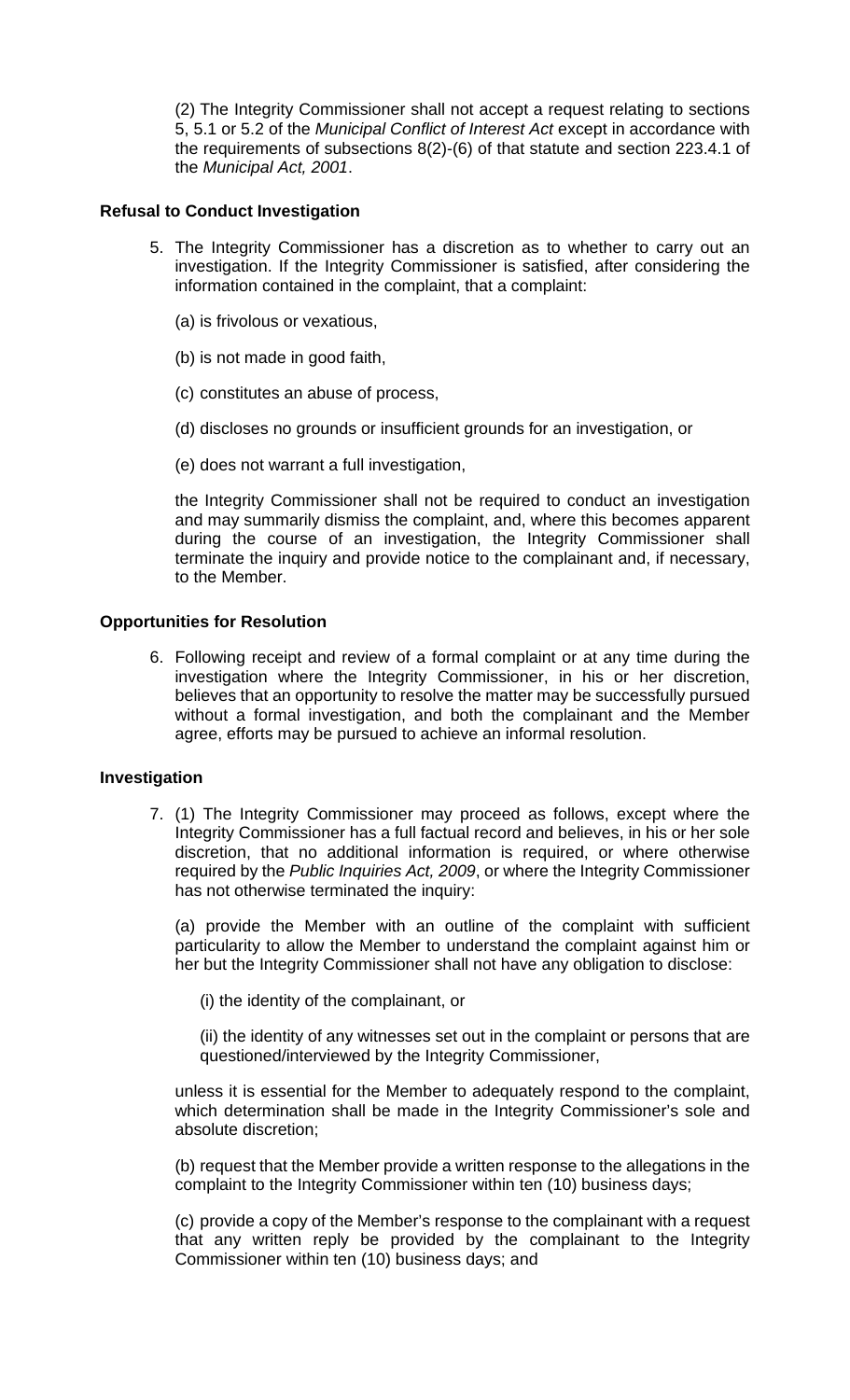(d) extend the timelines set out above if the Integrity Commissioner deems it necessary to do so in his or her sole and absolute discretion.

(2) If necessary, after reviewing the submitted materials, the Integrity Commissioner may contact and speak to or correspond with any other persons, access and examine any other documents or electronic materials, including any materials on the Township's computers and servers, and may enter any Township work location relevant to the complaint for the purpose of investigation and potential resolution.

(3) The Integrity Commissioner may, but is under no obligation, to provide the Member with a draft of the proposed draft report on the complaint.

(4) The Integrity Commissioner shall not issue a report finding a violation of the Code of Conduct on the part of any Member unless the Member has had an opportunity either in person or in writing to comment to the Integrity Commissioner on any preliminary or proposed finding(s).

(5) The Integrity Commissioner may, but is under no obligation, to advise either the Member or the complainant of any proposed sanction or recommendation the Integrity Commissioner may include in the report to Council.

(6) The Integrity Commissioner may make interim reports to Council where necessary and as required to address any instances of interference, obstruction, intimidation, delay, reprisal or retaliation by the Member or by any other person encountered during the formal complaint investigation.

(7) The Integrity Commissioner is entitled to make such additional inquiries and provide such additional reports to Council where necessary and as required to address any instances of non-compliance with any decision of Council including the failure to comply with any penalties or corrective measure or actions imposed by Council.

(8) The Integrity Commissioner shall retain all records related to the complaint and investigation but may provide copies of certain records, in confidence, to Township administrative staff who are required to ensure that any such records are securely and confidentially retained.

#### **No Complaint Prior to Municipal Election**

8. (1) Notwithstanding any other provision of this Complaint Protocol, no complaint may be filed with the Integrity Commissioner, no report shall be made by the Integrity Commissioner to Council during the period of time starting on nomination day for a regular municipal election year, as set out in section 31 of the *Municipal Elections Act, 1996* and ending on the voting day in a regular election as set out in section 5 of the *Municipal Elections Act, 1996*.

(2) If the Integrity Commissioner has received a complaint and has commenced an inquiry but has not completed the inquiry before nomination day in a regular municipal election year, the Integrity Commissioner shall terminate the inquiry on nomination day but may commence an inquiry in respect of the same complaint if within six (6) weeks after the voting day in a regular municipal election the individual who made the request makes a written request to the Integrity Commissioner in accordance with subsection 223.4(8) of the *Municipal Act, 2001*.

#### **Advice Provided to Member by Integrity Commissioner**

9. (1) Subject to Section 9(2), a Member is entitled to rely upon any written advice given by the Integrity Commissioner to the Member respecting the Code of Conduct in any subsequent consideration of the conduct of the Member in the same matter provided that the Member fully disclosed in writing all relevant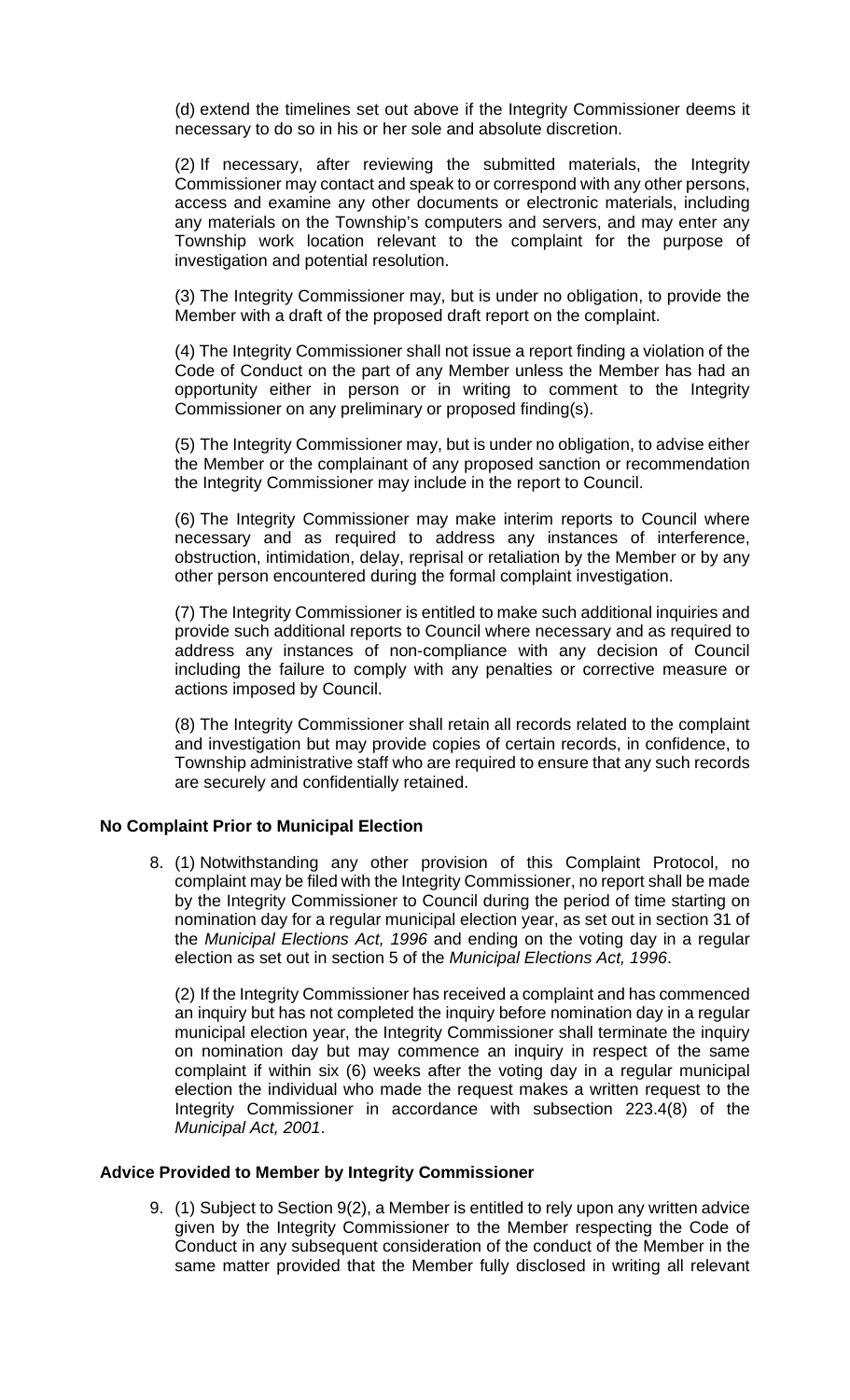facts known to him or her to the Integrity Commissioner and acted in accordance with the written advice provided by the Integrity Commissioner.

(2) If the Integrity Commissioner applies to a judge under section 8 of the *Municipal Conflict of Interest Act* for a determination as to whether the Member contravened section 5, 5.1 or 5.2 of the *Municipal Conflict of Interest Act*, the Member is entitled to advise the judge of any written advice given by the Integrity Commissioner provided that the Member fully disclosed in writing all relevant facts known to him or her to the Integrity Commissioner and acted in accordance with the written advice provided by the Integrity Commissioner.

(3) A Member under investigation by the Integrity Commissioner shall not request advice from the Integrity Commissioner as to the Member's rights under the Code of Conduct, the *Municipal Conflict of Interest Act* or generally at law with respect to any matter that the Integrity Commissioner is investigating or reviewing with respect to the Member, nor is the Member entitled to rely upon any statement(s) made by the Integrity Commissioner during the course of any investigation or review that may impact the Member's rights under the Code of Conduct, the *Municipal Conflict of Interest Act* or generally at law.

#### **Authority to Abridge or Extend**

10.(1) Notwithstanding any requirement, obligation or timeline, set out in the Code of Conduct or this Complaint Protocol, the Integrity Commissioner shall retain the right to abridge or extend any provision therein in the public interest.

#### **Investigation Report**

11.(1) The Integrity Commissioner shall report to the complainant and the Member no later than ninety (90) days after the official receipt of any complaint under the Code of Conduct. If the investigation process is anticipated to or takes more than ninety (90) days, the Integrity Commissioner shall provide an interim report to Council and must advise the parties of the approximate date the report will be available. The Integrity Commissioner may also, at his or her discretion, advise any witnesses or other persons of the approximate date the report will be available.

(2) Where the complaint is sustained in whole or in part, the Integrity Commissioner shall report to Council outlining the findings, the terms of any settlement and/or any recommended remedial or corrective measure or action.

(3) The Integrity Commissioner may provide a copy of the report to the complainant and the Member whose conduct has been investigated in advance of the public release of the report, in strict confidence until the report is publicly released. The Member shall have the right to address the report if it considered by Council.

(4) Where the complaint is not sustained, the Integrity Commissioner is not obligated to report to Council on the result of the investigation or any findings but may do so at his/her discretion and may also include such information as he/she deems necessary in a report or as part of an annual or other periodic report by the Integrity Commissioner.

(5) The Integrity Commissioner shall complete the investigation under the *Municipal Conflict of Interest Act* no later than one hundred eighty (180) days after the official receipt of any complaint validly made under Section 1(2) of this Part.

#### **Findings**

12.(1) If the Integrity Commissioner determines that: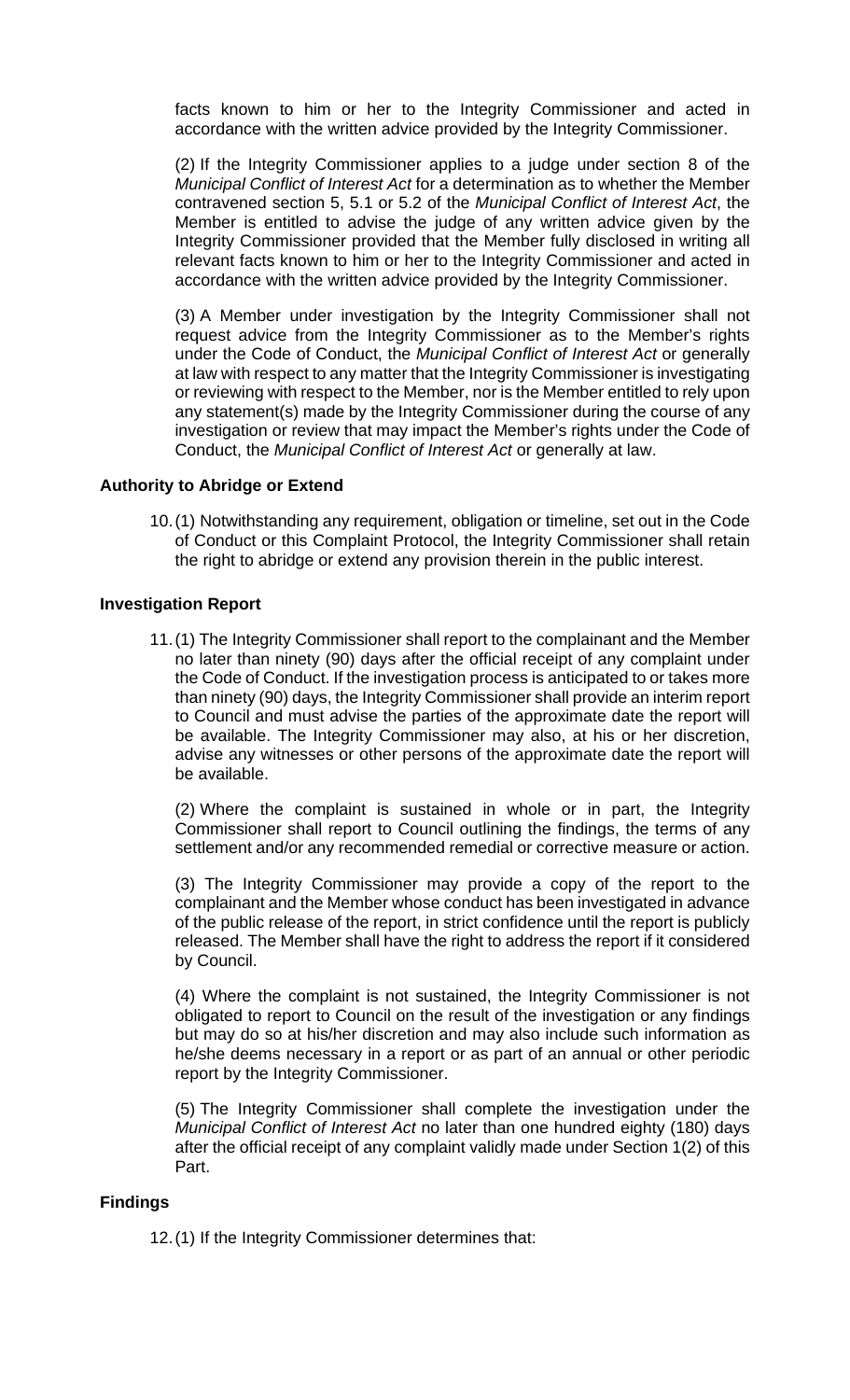(a) there has been no contravention of the Code of Conduct, or section 5, 5.1 or 5.2 of the *Municipal Conflict of Interest Act*, or

(b) a contravention occurred but:

(i) the Member took all reasonable measures to prevent it, including having sought and followed the advice of the Integrity Commissioner;

- (ii) it was trivial,
- (iii) it was committed through inadvertence, or

(iv)it resulted from an error in judgment made in good faith,

the Integrity Commissioner may so state in the report and may make appropriate recommendations pursuant to the *Municipal Act, 2001*, including but not limited to, a recommendation of no penalty.

(2) If the Integrity Commissioner considers it appropriate, once he or she has concluded the investigation under Section 1(2) of this Part, he or she may apply to a judge under section 8 of the *Municipal Conflict of Interest Act* for a determination as to whether the Member has contravened section 5, 5.1 or 5.2 of that statute. If the Integrity Commissioner does not proceed with an application to the judge, he or she shall so advise the complainant.

#### **Report to Council**

13.Upon receipt of a report from the Integrity Commissioner with respect to the Code of Conduct, the Chief Administrative Officer shall place the report on the next regular agenda of Council for consideration by Council and Council must consider the report at that meeting and may accept or refuse the recommendations set out in the report and accept, refuse or vary any penalties or sanctions contained in the report. A report from the Integrity Commissioner may also be considered by Council in advance of its next regular meeting should Council agree to hold a special or other meeting before its next regular meeting to consider the report.

#### **Duty of Council**

14.Council shall consider and make a determination on the Integrity Commissioner's report at the same meeting at which the report is tabled.

#### **Public Disclosure**

15.(1) The Integrity Commissioner and every person acting under his or her jurisdiction shall preserve confidentiality where appropriate and where it does not interfere with the course of any investigation, except as required by law and as required by this Complaint Protocol.

(2) The Integrity Commissioner shall retain all records related to the complaint and investigation although copies may be provided to the Township's administrative staff, subject to the duty of confidentiality under subsection 223.5 of the *Municipal Act, 2001*.

(3) The identity of the Member who is the subject of the complaint shall not be treated as confidential information in the Integrity Commissioner's report to Council. The identity of the complainant and of any other person, including witnesses, may be disclosed if deemed appropriate and necessary by the Integrity Commissioner or if consented to by the complainant.

(4) All reports from the Integrity Commissioner to Council shall be made available to the public by the Chief Administrative Officer.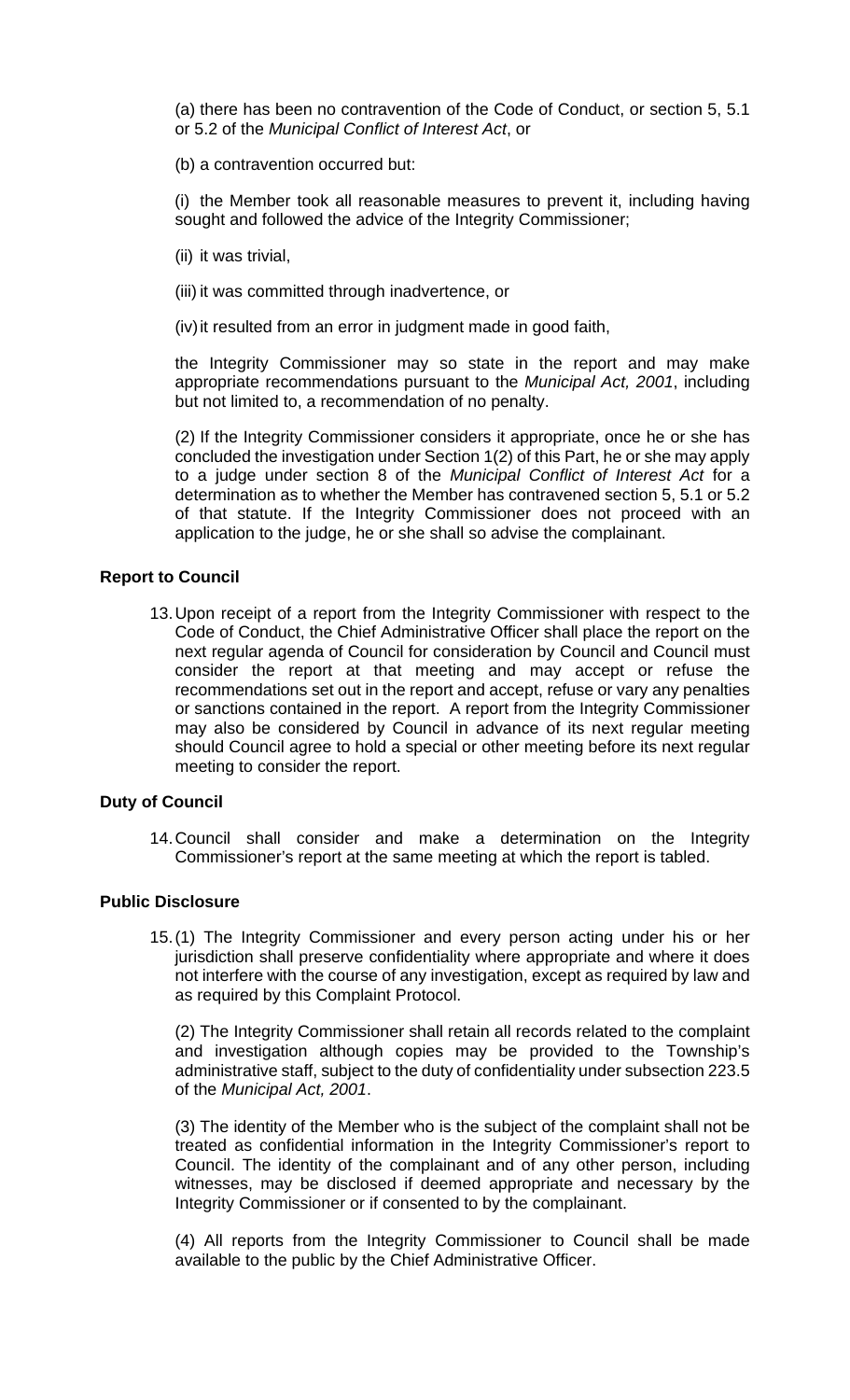## **Delegation by Integrity Commissioner**

16.The Integrity Commissioner may delegate in writing to any person, other than a Member of Council, any of the Integrity Commissioner's powers and duties under Part V.1 of the *Municipal Act, 2001*.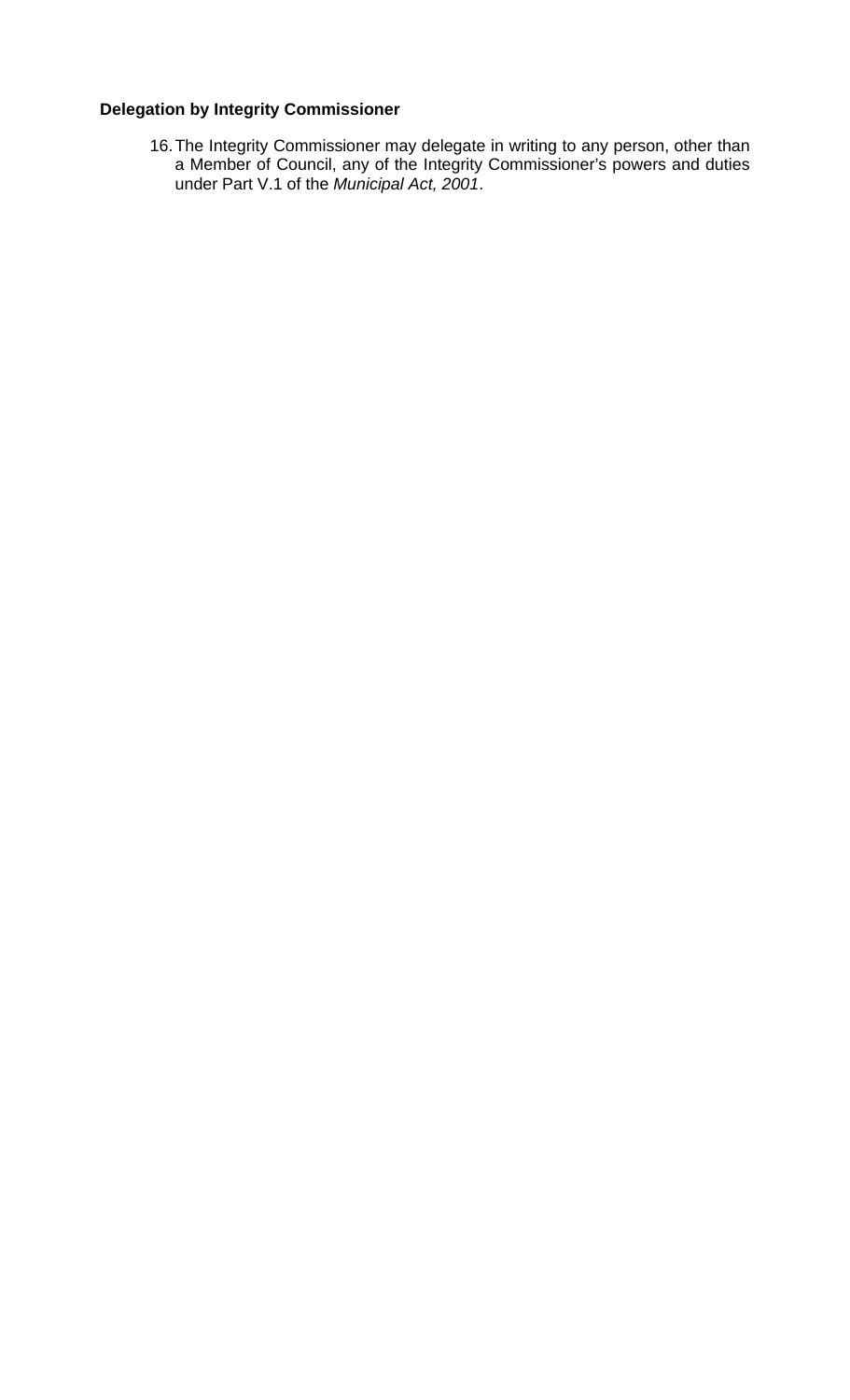## **Code of Conduct — Formal Complaint Form # 1**

## **AFFIDAVIT**

| of the                                                                                                                                                                                                 |             |
|--------------------------------------------------------------------------------------------------------------------------------------------------------------------------------------------------------|-------------|
|                                                                                                                                                                                                        |             |
| <b>MAKE OATH AND SAY (or AFFIRM):</b>                                                                                                                                                                  |             |
| 1. I have reasonable and probable grounds to believe that:                                                                                                                                             |             |
|                                                                                                                                                                                                        |             |
| a member of the Council of The Corporation of the Township of North Huron or a local<br>attached hereto.                                                                                               |             |
| Facts constituting the alleged contravention (use separate page if required)<br>2.                                                                                                                     |             |
|                                                                                                                                                                                                        |             |
|                                                                                                                                                                                                        |             |
|                                                                                                                                                                                                        |             |
|                                                                                                                                                                                                        |             |
|                                                                                                                                                                                                        |             |
| This affidavit is made for the purpose of requesting that this matter be reviewed and/or<br>investigated by the Township of North Huron's Integrity Commissioner and for no other<br>improper purpose. |             |
| SWORN (or AFFIRMED) before me at the )<br>(date)                                                                                                                                                       |             |
|                                                                                                                                                                                                        | (Signature) |
| A Commissioner for taking affidavits etc.                                                                                                                                                              |             |

Please note that signing a false affidavit may expose you to prosecution under ss. 131 and 132 or 134 of the *Criminal Code*, R.S.C. 1985, c. C-46 and also to civil liability for defamation.